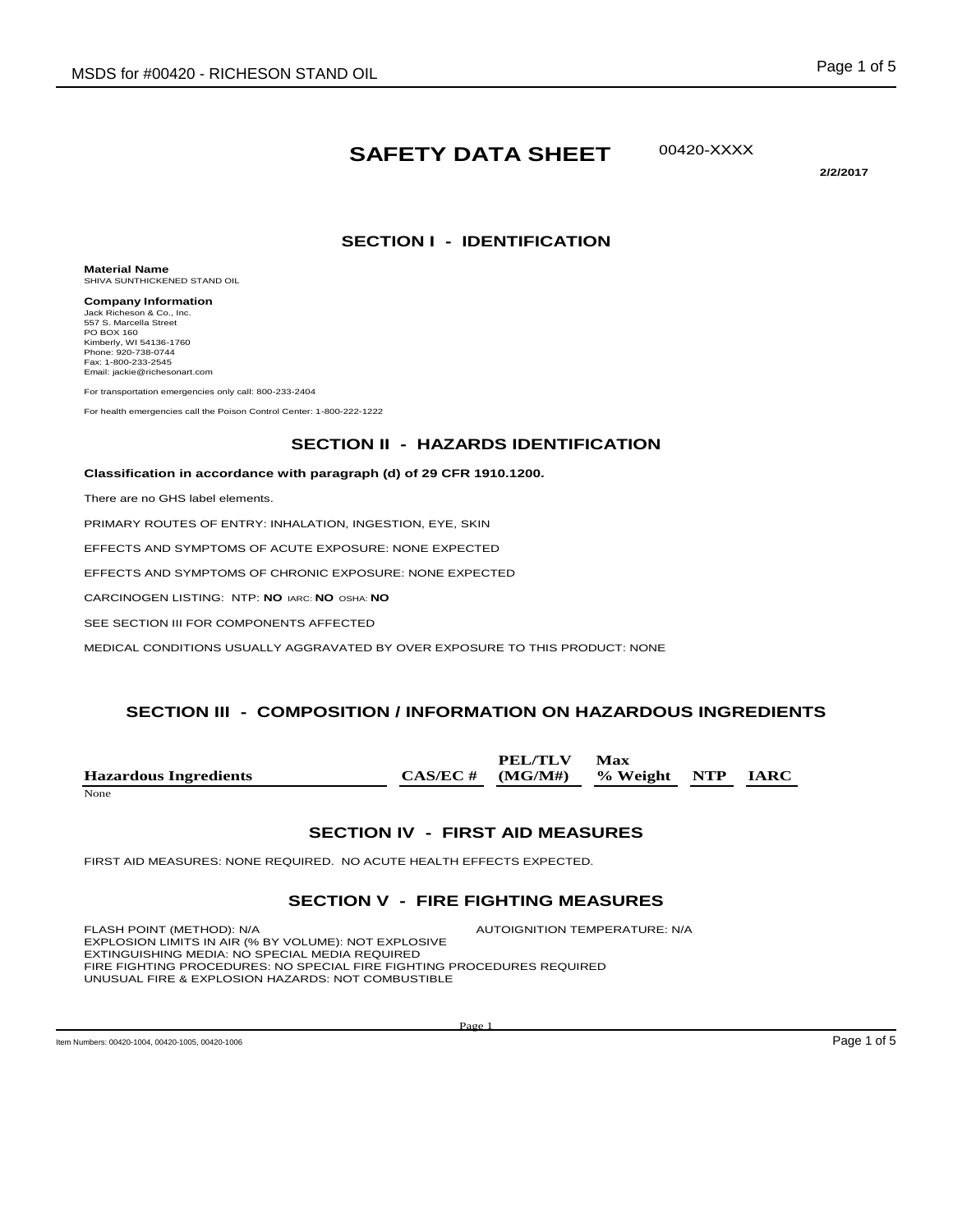### **SECTION VI - ACCIDENTAL RELEASE MEASURES**

STEPS TO BE TAKEN IN CASE A MATERIAL IS SPILLED: Clean up in accordance with all applicable regulations. Absorb spillage with noncombustible, absorbent material. For waste disposal, see Section XIII

# **SECTION VII - HANDLING AND STORAGE**

PRECAUTIONS TO BE TAKEN DURING STORAGE AND HANDLING: Good industrial hygiene practice requires that exposure be maintained below the TLV. This is preferably achieved through the provision of adequate ventilation. When exposure cannot be adequately controlled in this way, personal respiratory protection should be employed.

# **SECTION VIII - EXPOSURE CONTROLS / PERSONAL PROTECTION**

RESPIRATORY PROTECTION AND SPECIAL VENTILATION REQUIREMENTS: NONE REQUIRED OTHER PROTECTIVE EQUIPMENT (GLOVES, GOGGLES, ETC): NONE REQUIRED WORK/HYGIENE PRACTICES: NONE REQUIRED ENGINEERING CONTROLS: NONE REQUIRED

#### **SECTION IX - PHYSICAL AND CHEMICAL PROPERTIES**

BOILING POINT: N/A **MELTING POINT: N/A** VAPOR PRESSURE: N/A SPECIFIC VAPOR DENSITY (AIR=1): N/A SPECIFIC GRAVITY: N/A SOLUBILITY IN WATER: SPECIFIC GRAVITY: N/A

REACTIVITY IN WATER: NON-REACTIVE

# **SECTION X - STABILITY AND REACTIVITY**

HAZARDOUS POLYMERIZATION PRODUCTS: N/A STABILITY: STABLE CONDITIONS TO AVOID: N/A INCOMPATIBILITY (MATERIALS TO AVOID): N/A HAZARDOUS DECOMPOSITION PRODUCTS: N/A

#### **SECTION XI - TOXICOLOGICAL INFORMATION**

ACUTE EFFECTS ASSOCIATED WITH USE OF THIS MATERIAL: NONE EXPECTED The summated LD50 is >50000 mg/kg.

This product is not considered to be a known or suspected human carcinogen by NTP, IARC or OSHA (see section III)

#### **SECTION XII - ECOLOGICAL INFORMATION**

NO HARMFUL EFFECTS KNOWN OTHER THAN THOSE ASSOCIATED WITH SUSPENDED INERT SOLIDS IN WATER.

# **SECTION XIII - DISPOSAL CONSIDERATIONS**

RCRA HAZARD CLASS (40 CFR 261): THIS PRODUCT IS NOT CLASSIFIED AS A HAZARDOUS WASTE. WASTE DISPOSAL METHOD: DISPOSE OF IN ACCORDANCE WITH FEDERAL, STATE AND LOCAL REGULATIONS.

# **SECTION XIV - TRANSPORTATION INFORMATION**

U.S. DOT (49 CFR 172.101): THIS IS NOT A HAZARDOUS MATERIAL AS CLASSIFIED BY CFR 172.101.

Item Numbers: 00420-1004, 00420-1005, 00420-1006 **Page 2 of 5** Page 2 of 5

Page 2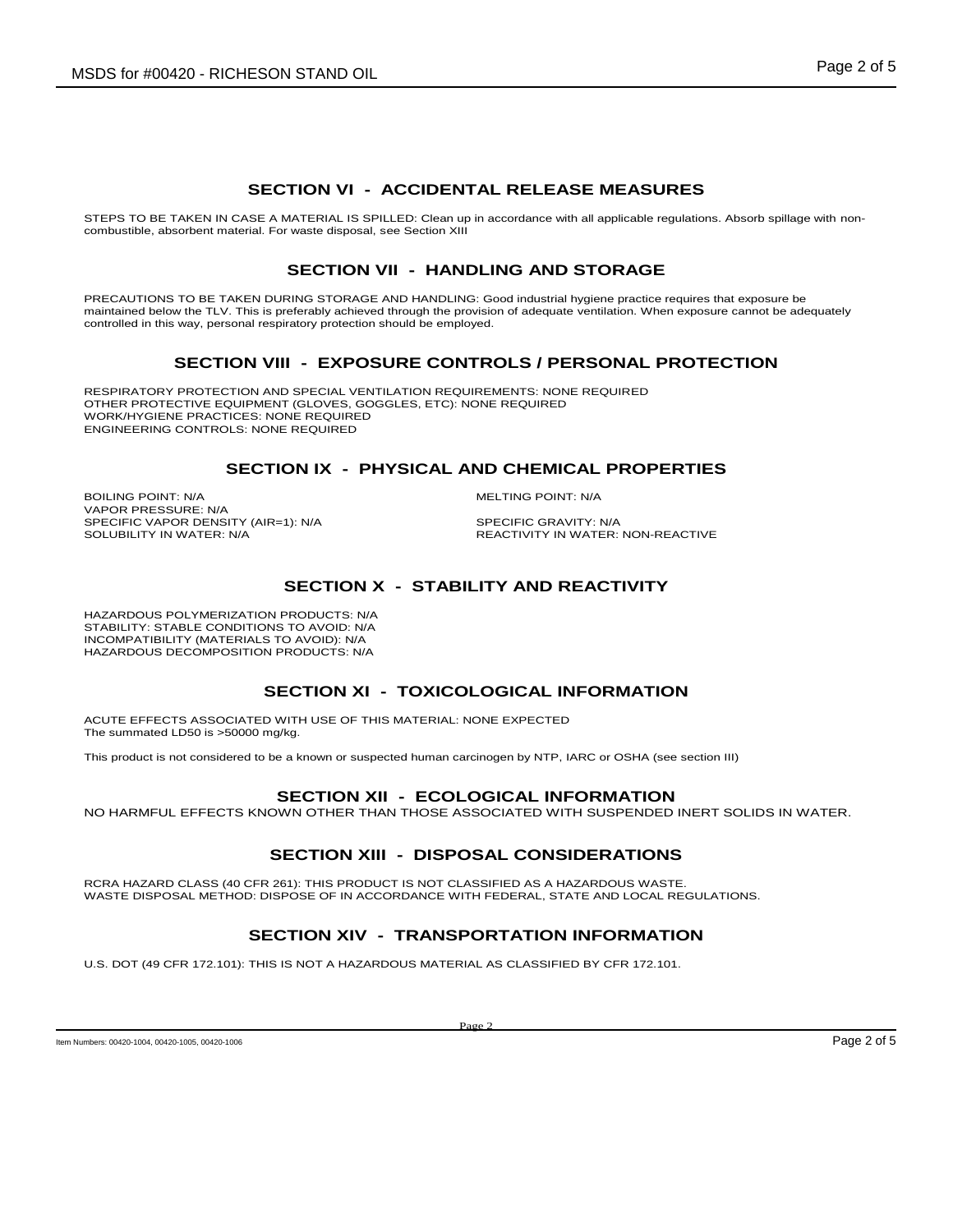### **SECTION XV - REGULATORY INFORMATION**

CONTENTS OF THIS SDS COMPLY WITH OSHA HAZARD COMMUNICATION STANDARD 29 CFR 1910.1200

EPA SARA TITLE III CHEMICAL LISTINGS: SECTION 302.4 EXTREMELY HAZARDOUS SUBSTANCES (40 CFR 355): NONE

SECTION 313 TOXIC CHEMICALS (40 CFR 372): NONE

INTERNATIONAL REGULATIONS

CANADIAN WHMIS: THIS PRODUCT IS A CONTROLLED PRODUCT UNDER CANADA'S WORKPLACE HAZARDOUS MATERIALS INFORMATION SYSTEM. IT CONTAINS THE FOLLOWING TOXIC OR HIGHLY TOXIC MATERIALS: NONE

SUPPLEMENTAL STATE COMPLIANCE INFORMATION:

THIS PRODUCT CONTAINS THE FOLLOWING CHEMICAL(S) LISTED UNDER NEW JERSEY'S RIGHT TO KNOW PROGRAM: **NONE** 

THIS PRODUCT CONTAINS THE FOLLOWING CHEMICAL(S) REQUIRING NOTIFICATION TO THE STATE OF WASHINGTON UNDER THEIR CHILDREN'S SAFE PRODUCTS ACT: NONE

THIS PRODUCT CONTAINS THE FOLLOWING CHEMICAL(S) LISTED IN FLORIDA'S TOXIC SUBSTANCE LIST: NONE

THIS PRODUCT CONTAINS THE FOLLOWING CHEMICAL(S) LISTED IN MAINE'S PRIORITY CHEMICAL LIST: NONE

THIS PRODUCT CONTAINS THE FOLLOWING CHEMICALS CONSIDERED BY VERMONT AS BEING OF VERY HIGH CONCERN TO CHILDREN: NONE

THIS PRODUCT CONTAINS THE FOLLOWING CHEMICAL(S) LISTED IN MASSACHUSETTS HAZARDOUS SUBSTANCE LIST: **NONE** 

THIS PRODUCT CONTAINS THE FOLLOWING CHEMICAL(S) LISTED ON MICHIGAN'S CRITICAL MATERIALS REGISTER: **NONE** 

THIS PRODUCT CONTAINS THE FOLLOWING CHEMICAL(S) LISTED ON MINNESOTA'S HAZARDOUS SUBSTANCES LIST: NONE

THIS PRODUCT CONTAINS THE FOLLOWING CHEMICAL(S) LISTED IN PENNSYLVANIA'S HAZARDOUS SUBSTANCES LIST: NONE

Under CPSC's consumer product regulations (16CFR1500.3 and 150014), this product has the following required acute and chronic hazard labeling:

**NONE**

Item Numbers: 00420-1004, 00420-1005, 00420-1006 **Page 3 of 5** Page 3 of 5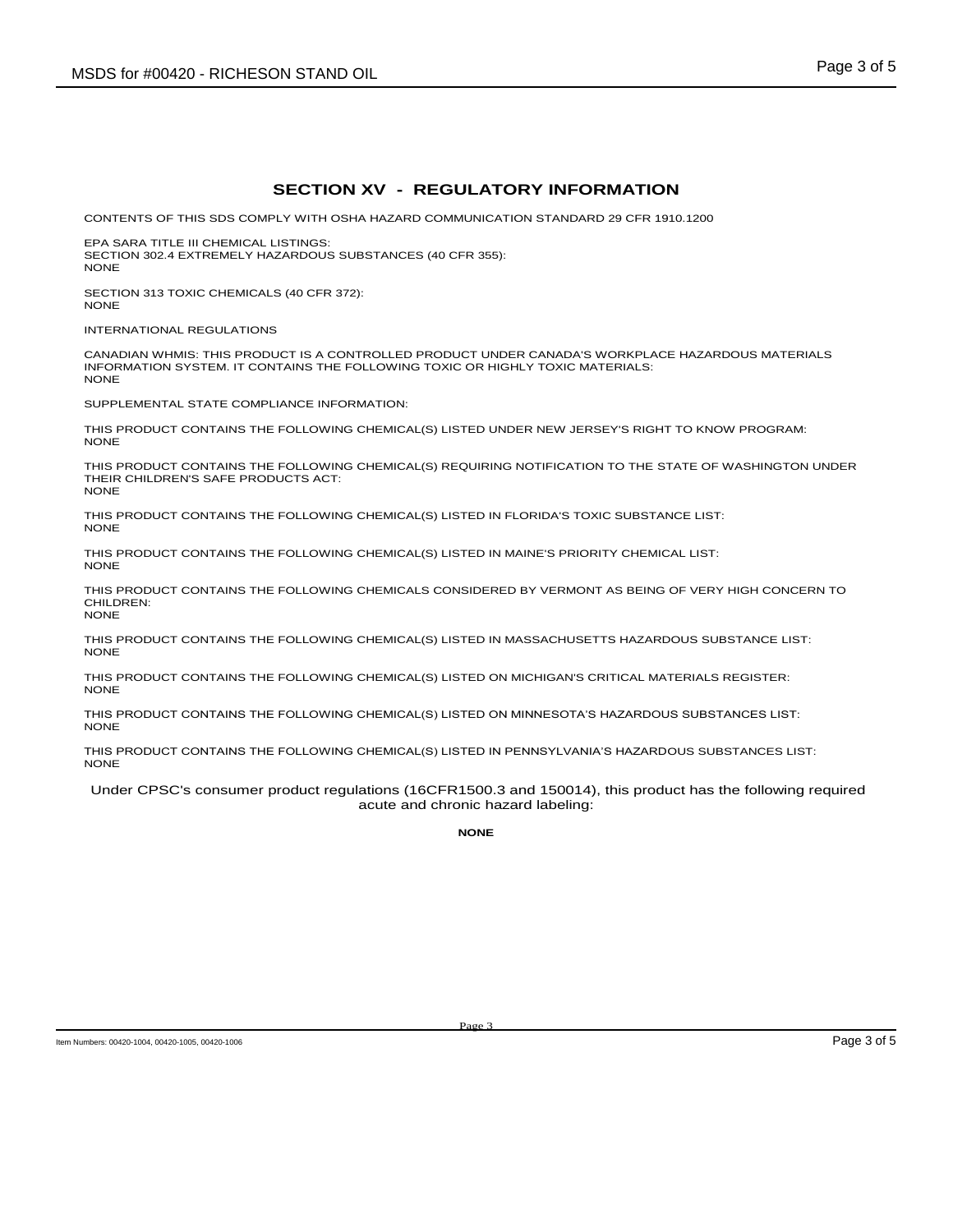# **SECTION XVI - OTHER INFORMATION**

Disclaimer: We believe the statements, technical information and recommendations contained herein are reliable, but they are given without warranty or guarantee of any kind. The information contained in this document applies to this specific material as supplied. It may not be valid for this material if it is used in combination with any other materials. It is the user's responsibility to satisfy oneself as to the suitability and completeness of this information for the user's own particular use.

**LAST REVISION DATE: 02/01/2017**

**Prepared by Duke OEM Toxicology**